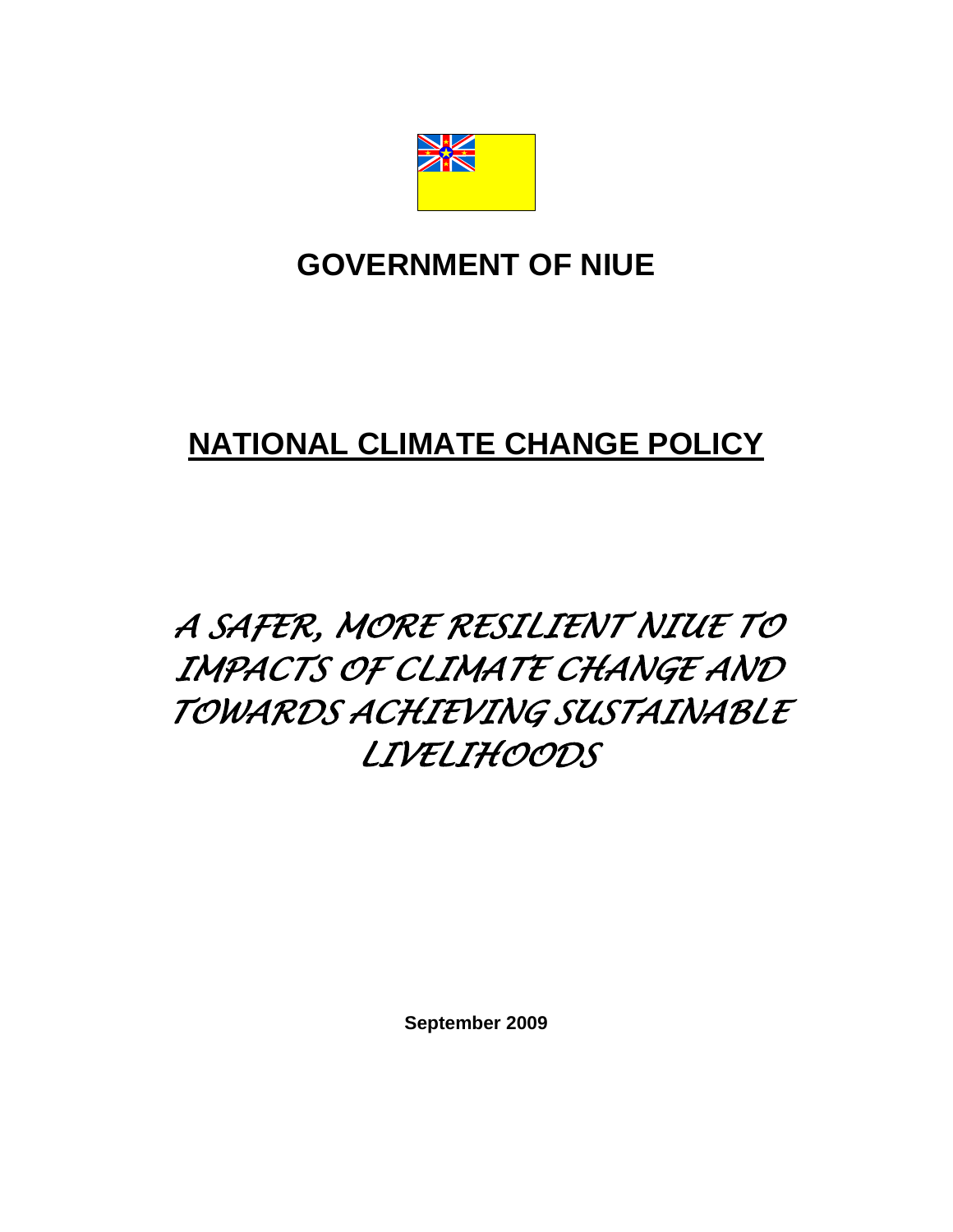#### **FOREWORD**

While it is anticipated that most nations will ultimately suffer the adverse consequences from climate change, Niue remains one of the most vulnerable to the adverse effects of climate change and as such faces the most dire and immediate consequences.

Niue's climate change policy is in recognition of the reality that climate change affects all sectors and directly impacts on the livelihoods of its people.

The central purpose of this policy is to offer a more coherent and whole-ofgovernment approach to adapting to the effects and mitigating the causes of climate change.

The policy outlines Niue's broad objectives and strategies for responding to the impacts and challenges of climate change. It is closely linked to the Niue National Strategic Plan (2009-2013) which highlights the need to address the effects of climate change.

The Policy is intended to promote links with, but in no way supersedes national instruments and plans across specific sectors.

The policy should greatly assist government's efforts to access and leverage resources that will assist the people of Niue to formulate and implement appropriate responses to increase their resilience to the effects of climate change and contribute to local and national mitigation efforts.

Niue's climate change policy is also a response to the commitments made by Niue to international instruments such as the United Nations Framework Convention on Climate Change and regional strategies such as the Pacific Islands Framework for Action on Climate Change and the Disaster Risk Reduction and Disaster Management Framework.

Hon Toke T Talagi Premier – Niue Island www.gov.nu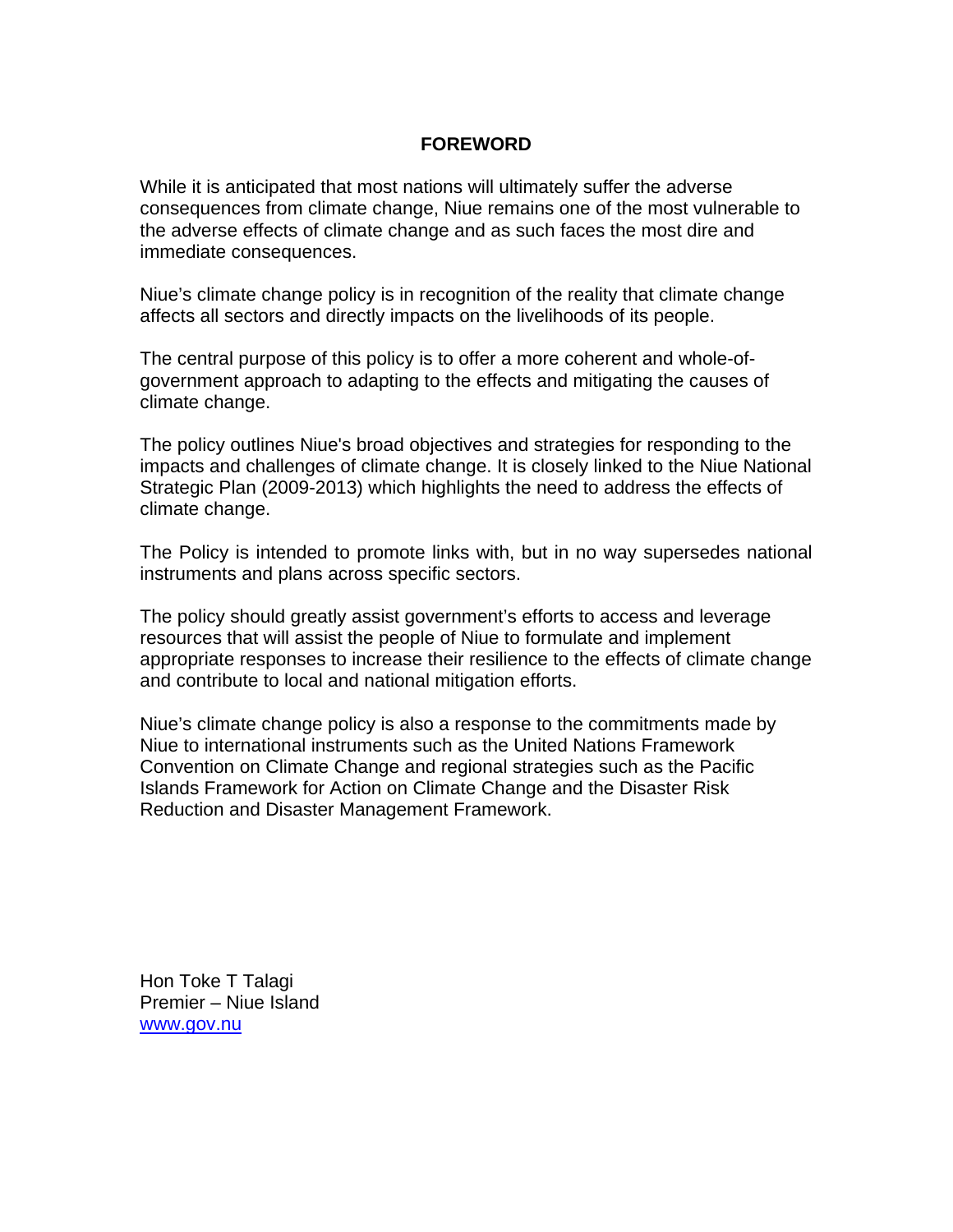## **NIUE POLICY STATEMENT ON CLIMATE CHANGE**

#### **Title of policy**

Niue National Climate Change Policy

#### **Purpose of policy**

This policy statement outlines Niue's broad objectives and strategies for responding to the impacts and challenges of climate change. It provides a national policy framework to mitigate the causes of climate change and adapt to its impacts in a coordinated, effective and sustainable manner. It provides the policy platform upon which Niue can engage with and obtain the support of the international community and development partners to address the challenges of climate change in Niue.

#### **Rationale for policy**

Niue is subject to extreme climate events such as cyclones and droughts. Cyclones are a major weather concerns: Tropical cyclone Heta in 2004 caused major damage to infrastructure and agriculture estimated at NZ\$37.7 million, which is close to three times the value of Niue's GDP, highlighting Niue's economic vulnerability to climate change. Climate change has become a cross-sectoral issue that affects all sectors of the economy and at all levels.

A climate change policy is therefore needed to help government make informed decisions on the economy, livelihoods, infrastructure, environment and natural resources that aim to reduce the adverse impacts of climate change and climate variability that directly threaten the viability of Niue's small and fragile island. Having a climate change policy will also ensure that appropriate policy response measures are developed and implemented in all sectors so as to enhance the resilience and adaptive capacity of the economy to cope with climate change impacts.

The climate change policy for Niue will serve to define the position of government and other stakeholders on the issues of climate change, variability and sea level rise. It will also define the direction or way forward and the various responsibilities of each stakeholder in the short and long term. The policy will also help guide government in reprioritising government expenditures to meet the resource requirements for implementing climate change adaptation or mitigation strategies envisioned.

There are broad guiding principles implicit in this Policy and that are cross-sectoral and which need to be integrated into the design of any adaptation or mitigation initiatives. These include engagement of relevant stakeholders, issues of food security and internal population relocation.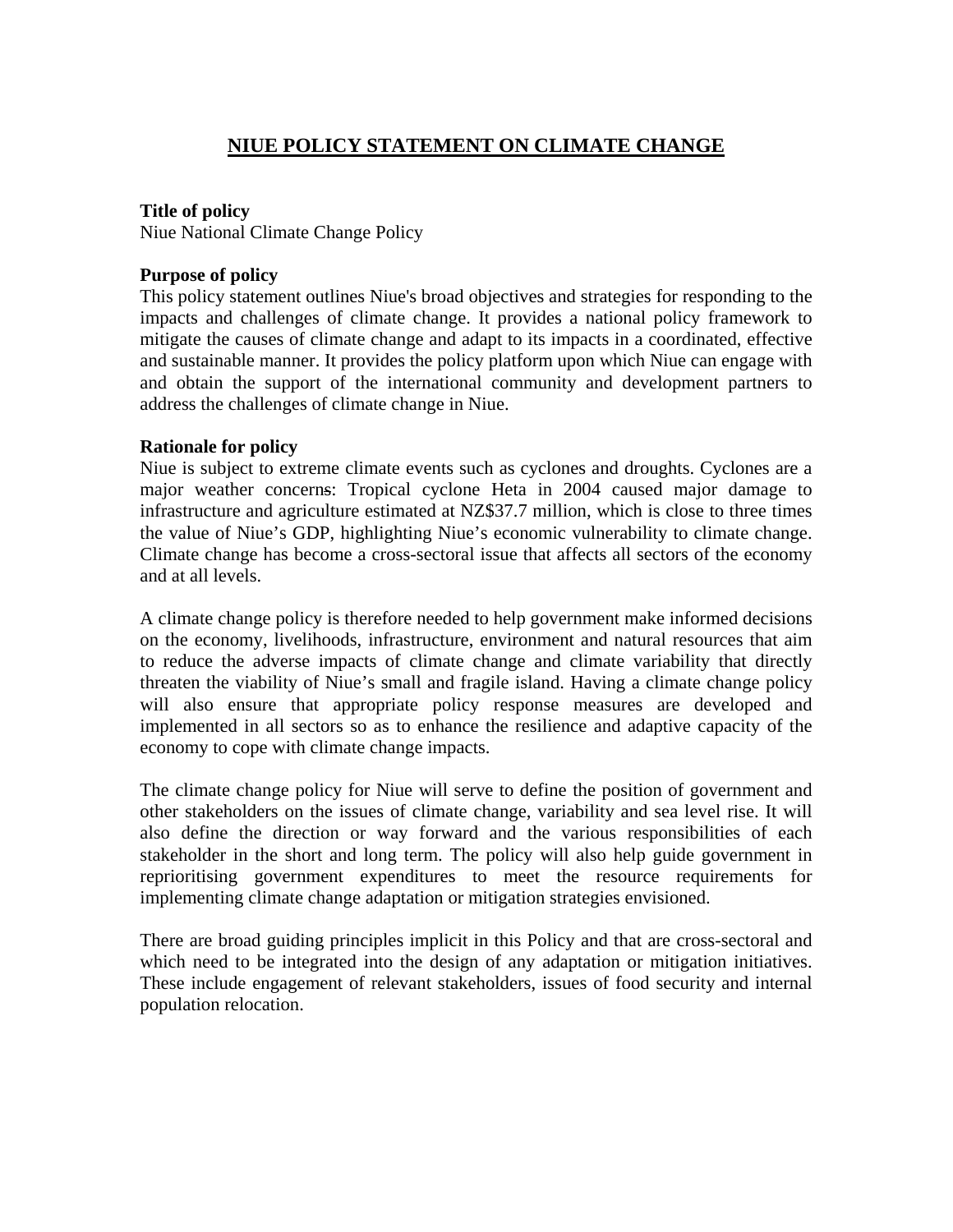### **Detailed statement of the policy**

#### **Vision**

A safer, more resilient Niue to impacts of climate change and towards achieving sustainable livelihoods

#### **Goal**

To promote understanding of and formulate appropriate responses to the causes and effects of climate change in support of national sustainable development objectives.

#### **Objectives**

To attain the above goal the following objectives have been identified along with the associated strategies:

| <b>Objectives</b>                      | <b>Strategies</b>                                                                                        |  |  |
|----------------------------------------|----------------------------------------------------------------------------------------------------------|--|--|
| 1. Awareness Raising                   | 1.1 Develop and implement a climate change                                                               |  |  |
| To promote public awareness and        | communications strategy                                                                                  |  |  |
| improve stakeholder understanding of   | 1.2 Strengthen and coordinate public awareness                                                           |  |  |
| the causes and effects of climate      | campaigns through educational and promotional                                                            |  |  |
| change and climate variability and as  | programs such as public seminars, workshops and                                                          |  |  |
| well as on vulnerability, adaptation   | training, including through the use of multi-media                                                       |  |  |
| and mitigation responses               | 1.3 Develop national partnerships with NGOs and the                                                      |  |  |
|                                        | private sector to raise awareness and target special                                                     |  |  |
|                                        | interest groups such as community bodies, village                                                        |  |  |
|                                        | councils, youth and business community                                                                   |  |  |
|                                        | 1.4 Incorporate climate change advocacy into school                                                      |  |  |
|                                        | curriculum, as appropriate                                                                               |  |  |
|                                        | 1.5 Facilitate effective coordination and dissemination of                                               |  |  |
|                                        | special climate change promotional resources and                                                         |  |  |
|                                        | programs for better understanding of concepts such                                                       |  |  |
|                                        | as adaptation, mitigation, REDD, carbon trading,<br>CDM, green growth, IWRM, PACC                        |  |  |
|                                        |                                                                                                          |  |  |
| 2. Data Collection, Storage,           | 2.1 Review existing data collection and storage,                                                         |  |  |
| <b>Sharing and Application</b>         | including options for consolidating different types                                                      |  |  |
| To improve and strengthen the          | and sources of data and applications thereof, and                                                        |  |  |
| collection, storage, management and    | develop an integrated approach for data management                                                       |  |  |
| application of climate data, including | 2.2 This integrated information management system                                                        |  |  |
| greenhouse gases and emissions, to     | needs to ensure national ownership of the data (e.g.                                                     |  |  |
| monitor climate change patterns and    | NOAA sea level rise data)                                                                                |  |  |
| its effects                            | 2.3 Strengthen and develop local technical capacity to                                                   |  |  |
|                                        | effectively manage climate related data                                                                  |  |  |
|                                        | 2.4 Analyse and apply climate change information in                                                      |  |  |
|                                        | such a way that is useful and relevant for informed                                                      |  |  |
|                                        | policy and decision-making for all end users at all                                                      |  |  |
|                                        | levels                                                                                                   |  |  |
|                                        | 2.5 Facilitate dissemination of findings of scientific<br>research and analysis such as those of IPCC to |  |  |
|                                        | relevant stakeholders                                                                                    |  |  |
|                                        |                                                                                                          |  |  |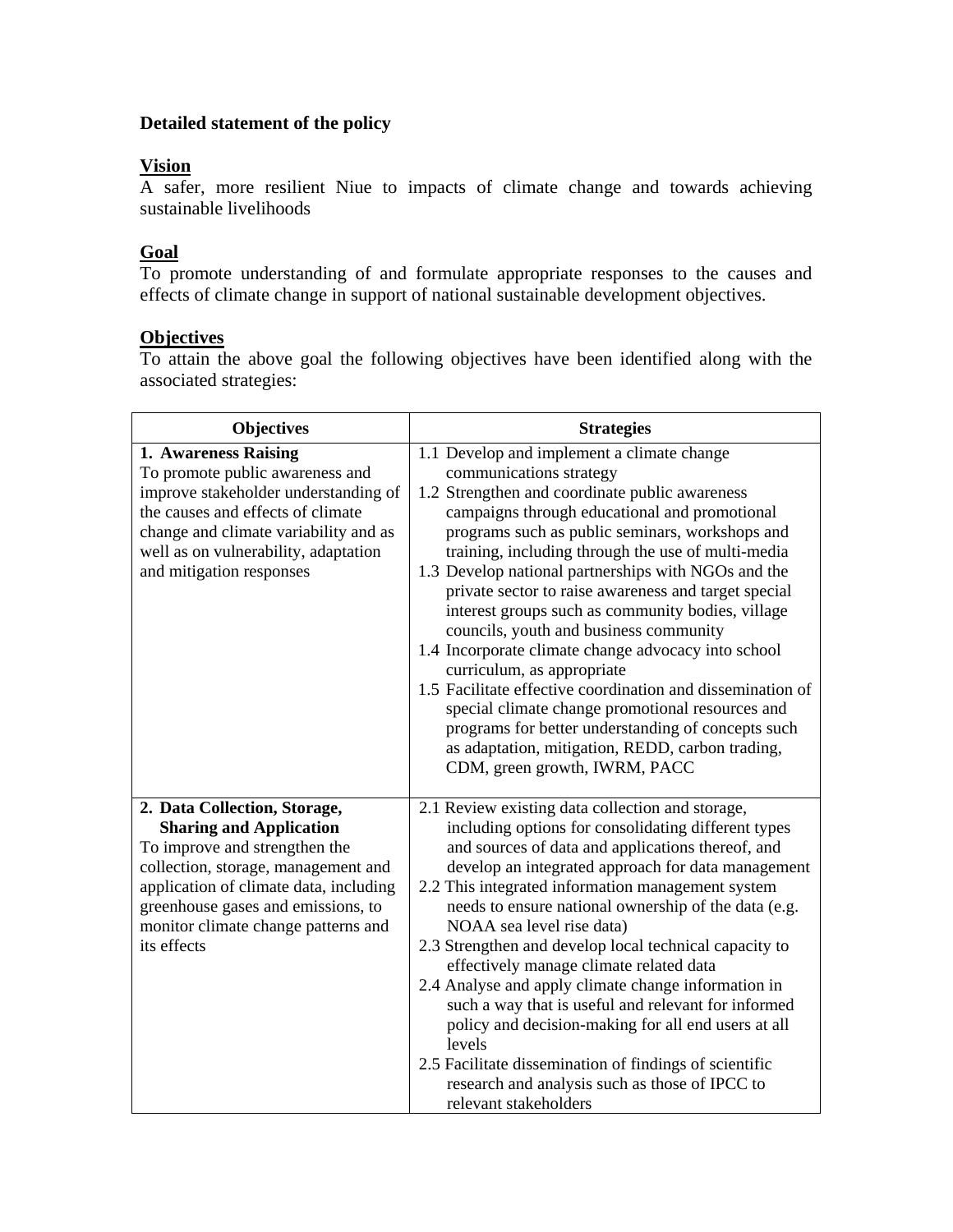| 3. Adaptation<br>To develop effective adaptation<br>responses and enhance adaptive<br>capacity in order to protect<br>livelihoods, natural resources and<br>assets, and vulnerable areas to the<br>impacts of climate change to all<br>sectors | 3.1 Identify vulnerable areas and sectors and develop and<br>implement adaptation options that are appropriate<br>and cost-effective to reduce vulnerabilities. These<br>sectors include water, energy, infrastructure,<br>tourism, natural ecosystems, agriculture, fisheries,<br>forestry and health<br>3.3 Enhance local capacity to undertake technical<br>vulnerability, adaptation assessments and undertake<br>cost-benefit analysis of various adaptation options<br>3.3 Identify and promote use of appropriate technology<br>transfer to support adaptation measures<br>3.4 Identify and promote use of traditional knowledge<br>and practices, as appropriate, in design of adaptation<br>initiatives<br>3.5 Strengthen national disaster preparedness and<br>disaster management plans |
|------------------------------------------------------------------------------------------------------------------------------------------------------------------------------------------------------------------------------------------------|----------------------------------------------------------------------------------------------------------------------------------------------------------------------------------------------------------------------------------------------------------------------------------------------------------------------------------------------------------------------------------------------------------------------------------------------------------------------------------------------------------------------------------------------------------------------------------------------------------------------------------------------------------------------------------------------------------------------------------------------------------------------------------------------------|
| 4. Mitigation                                                                                                                                                                                                                                  | 4.1 Identify, develop and implement viable renewable                                                                                                                                                                                                                                                                                                                                                                                                                                                                                                                                                                                                                                                                                                                                               |
| To mitigate the causes of climate<br>change and implement effective<br>mitigation measures to reduce<br>greenhouse gas emissions                                                                                                               | energy technologies such as solar and wind energy<br>and other alternative energy sources<br>4.2 Promote mitigation actions and energy efficiency<br>measures in sectors such as electricity, buildings,<br>transportation, industry, agriculture, forestry<br>4.3 Identify and promote use of appropriate technology<br>transfer to support mitigation actions and energy<br>efficiency measures<br>4.4 Build local capacity to monitor and update national<br>GHG emissions and inventories                                                                                                                                                                                                                                                                                                      |
| 5. Governance and Mainstreaming                                                                                                                                                                                                                | 5.1 Integrate climate change considerations in national                                                                                                                                                                                                                                                                                                                                                                                                                                                                                                                                                                                                                                                                                                                                            |
| i) To mainstream climate change<br>issues into national development; and                                                                                                                                                                       | development initiatives, national and sector plans<br>and strategies                                                                                                                                                                                                                                                                                                                                                                                                                                                                                                                                                                                                                                                                                                                               |
| ii) establish an effective regulatory<br>and institutional framework to<br>facilitate the development and                                                                                                                                      | 5.2 Ensure climate change concerns and initiatives are<br>appropriately reflected in financial resource<br>allocation processes                                                                                                                                                                                                                                                                                                                                                                                                                                                                                                                                                                                                                                                                    |
| implementation of national responses<br>to climate change                                                                                                                                                                                      | 5.3 Ensure all relevant stakeholders including local<br>communities, NGOs and private sector participate in<br>development and implementation of climate change-<br>related initiatives                                                                                                                                                                                                                                                                                                                                                                                                                                                                                                                                                                                                            |
|                                                                                                                                                                                                                                                | 5.4 Establish, institutionalize and resource a national<br>climate change unit to coordinate and monitor                                                                                                                                                                                                                                                                                                                                                                                                                                                                                                                                                                                                                                                                                           |
|                                                                                                                                                                                                                                                | climate change activities and implementation of this<br>Policy                                                                                                                                                                                                                                                                                                                                                                                                                                                                                                                                                                                                                                                                                                                                     |
|                                                                                                                                                                                                                                                | 5.5 Strengthen and streamline the coordination of climate                                                                                                                                                                                                                                                                                                                                                                                                                                                                                                                                                                                                                                                                                                                                          |
|                                                                                                                                                                                                                                                | activities through establishing a climate change                                                                                                                                                                                                                                                                                                                                                                                                                                                                                                                                                                                                                                                                                                                                                   |
|                                                                                                                                                                                                                                                | steering committee with clear functional linkages to<br>various agencies and stakeholder groups                                                                                                                                                                                                                                                                                                                                                                                                                                                                                                                                                                                                                                                                                                    |
|                                                                                                                                                                                                                                                | 5.6 Review relevant legislation, regulations, standards                                                                                                                                                                                                                                                                                                                                                                                                                                                                                                                                                                                                                                                                                                                                            |
|                                                                                                                                                                                                                                                | and practices so as to identify gaps and strengthen                                                                                                                                                                                                                                                                                                                                                                                                                                                                                                                                                                                                                                                                                                                                                |
|                                                                                                                                                                                                                                                | responses to climate change concerns across all                                                                                                                                                                                                                                                                                                                                                                                                                                                                                                                                                                                                                                                                                                                                                    |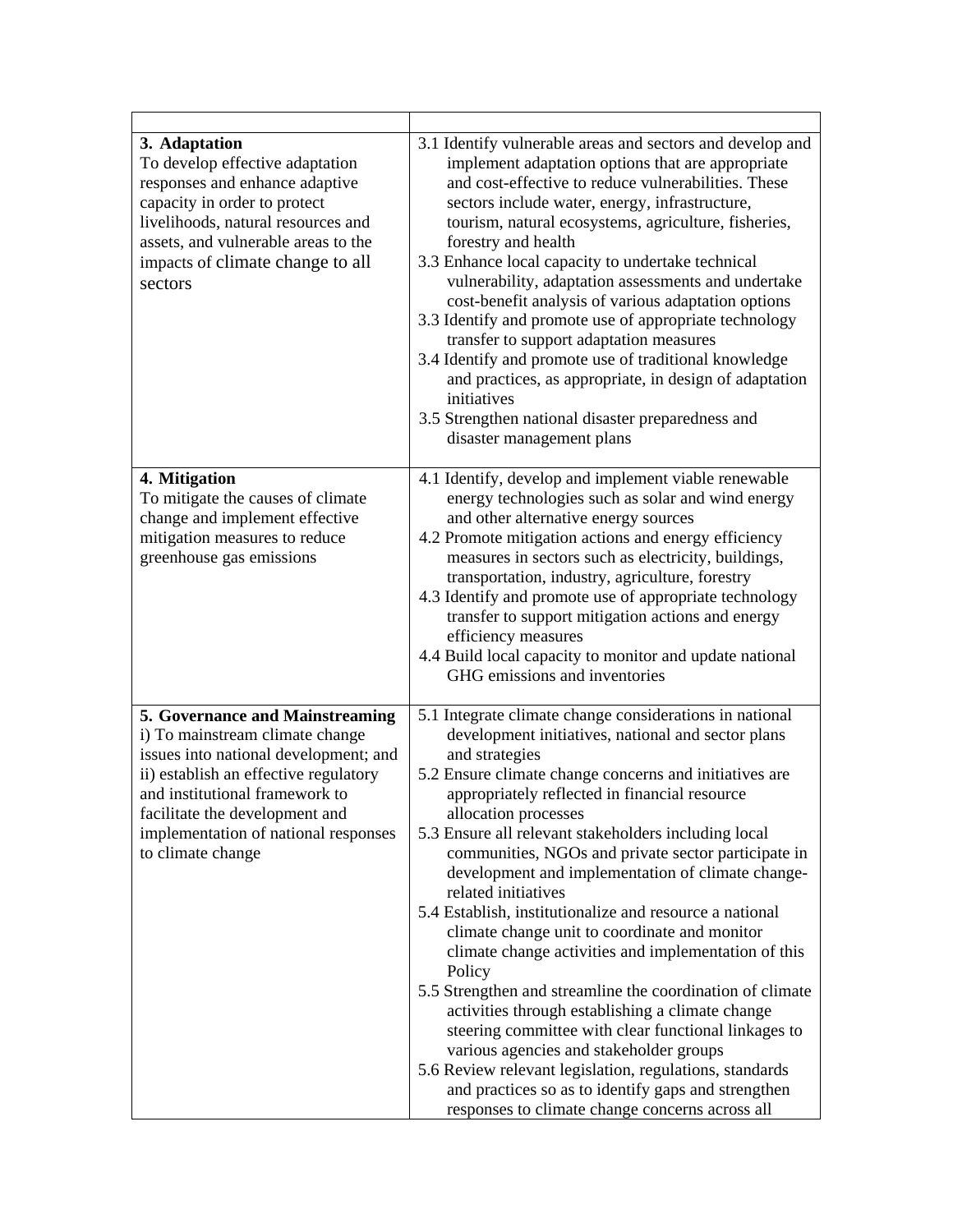|                                                                                                                                                                                                                                 | sectors<br>5.7 Review other sector and thematic area plans and<br>policies to align them with this climate change<br>policy, as appropriate                                                                                                                                                                                                                                                                                                                                                                                                                                                                                                                                                                                                                                  |
|---------------------------------------------------------------------------------------------------------------------------------------------------------------------------------------------------------------------------------|------------------------------------------------------------------------------------------------------------------------------------------------------------------------------------------------------------------------------------------------------------------------------------------------------------------------------------------------------------------------------------------------------------------------------------------------------------------------------------------------------------------------------------------------------------------------------------------------------------------------------------------------------------------------------------------------------------------------------------------------------------------------------|
| 6. Regional & International<br>Cooperation<br>To ensure Niue obtains maximum<br>benefits from relevant international<br>and regional instruments relating to<br>climate change and that it meets its<br>commitments under them. | 6.1 Ensure effective implementation of various<br>instruments pertaining to climate change that Niue is<br>a party to, including UNFCCC and Kyoto and<br><b>Montreal Protocols</b><br>6.2 Collaborate with international and regional<br>development partners to strengthen institutional and<br>personnel capacity to support implementation of<br>Niue commitments under these instruments<br>6.3 Enhance local capacity to access external funding<br>mechanisms (such as GEF and EDF) related to these<br>instruments and as well as strengthening capacity to<br>manage and implement those program initiatives<br>6.4 Strengthen local capacity to effectively represent<br>Niue's interests in international climate change<br>negotiations and fora including UNFCCC |

#### **Expected benefits from the policy**

It is expected that when implemented this policy will contribute to the achievement of sustainable development through:

- Improved public awareness and stakeholder knowledge of climate change issues, leading to better and informed decision-making
- Sound and reliable information available for environmental planning and assessment
- Strengthened national capacity to respond to climate change
- Targeted action on climate change mitigation and adaptation
- Enhanced international cooperation and partnerships on climate change initiatives

#### **Relationship to the Niue National Strategic Plan 2009 – 2013 and PIFACC**

The NSP 2009-2013 highlights priority environmental concerns including the need to address the effects of climate change. This policy provides the linkages between climate change and sustainable development at the national level through improved planning and assessment and the effective implementation of priority adaptation and mitigation initiatives. The policy is also a response to the commitments made by Niue to international instruments such as UNFCCC and regional strategies such as PIFACC. The Framework is intended to promote links with, but in no way supersedes more specific regional and national instruments and plans across specific sectors that link to weather and climate including water; agriculture; energy; forestry and land use; health; coastal zone management; marine ecosystems; ocean management; tourism and transport.

#### **National Action Plan for implementing the Policy**

A more detailed National Action Plan will be developed subsequent to the endorsement of the Policy that outlines in more detail a fully-costed program of initiatives and projects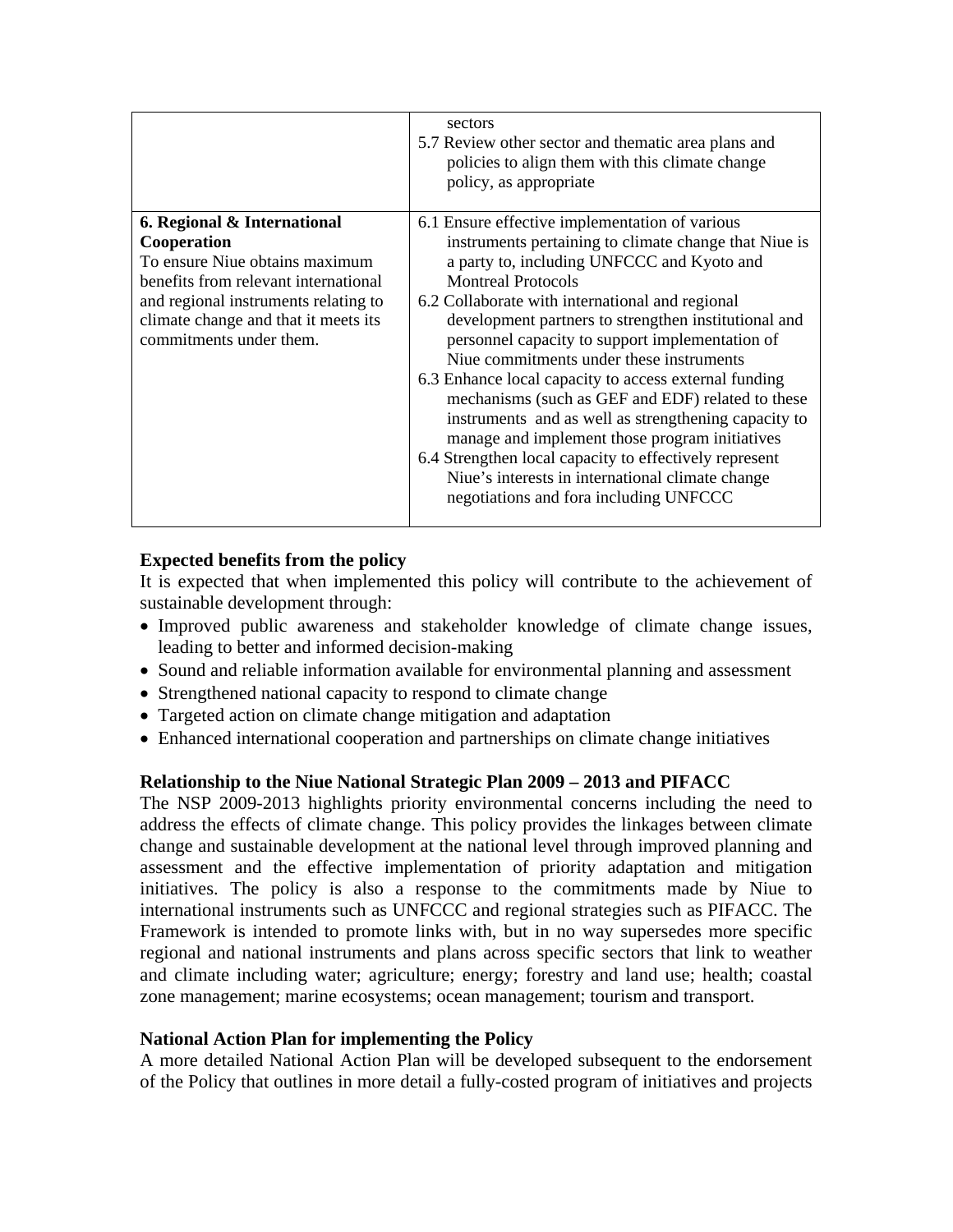that will need to be developed and implemented in order to achieve the Policy objectives and strategies.

#### **Institutional arrangements – Planning, Coordination and Management**

In order to effectively plan, coordinate and manage implementation of this Policy and avoid potential for overlapping roles and duplication of efforts among various agencies, Government must establish and maintain the capacity to plan, implement and monitor climate change policies and programs in a coordinated manner.

This will require an appropriately staffed and resourced national climate change office or unit. This office could start up with one or two dedicated staff either located within an existing key department or an entirely new office/department with clear functional linkages to other departments and relevant stakeholder groups. The terms of reference for climate change office or unit are to:

- Ensure the Policy is implemented and undertake regular reviews and initiates actions to progress implementation of the Policy
- Ensure that relevant departments and stakeholders understand their roles in implementing the Policy
- Conduct public awareness of the Policy and on the importance of climate change issues generally
- Act as the focal point and liaison for coordinating climate change-related initiatives
- Facilitate capacity building and training initiatives related to climate change
- Coordinate, collate and document all information relating to external sources of funding and assistance to Niue on climate change and disseminate it to relevant stakeholders

Addressing the issues of climate change requires an integrated, multi-stakeholder approach. The success of this Policy will depend to a large extent on the involvement and support of relevant stakeholders. In this regard, and to support coordination of climate change activities at the national level, a steering committee will be set up to provide overall policy direction and guidance on climate change issues affecting Niue. The steering committee will be an inter-departmental body comprising key heads of department such as environment, public works, MET, planning, treasury, health, agriculture, community affairs, external affairs as well as private sector and NGOs. The steering committee could either be a new body or designation of an existing committee with some adjustments to its TOR and membership. The steering committee will need to be institutionalized into the government's decision-making machinery if it is to be effective.

#### **Monitoring and evaluation**

This Policy will be reviewed on an annual basis to assess progress of implementation as part of the annual budgetary review process, so that the review outcomes can feed into the annual budgetary process, as appropriate. Results from the annual reviews can also be used towards reporting to regional processes such as the Pacific Plan and international processes such as national communications (UNFCCC). An independent evaluation shall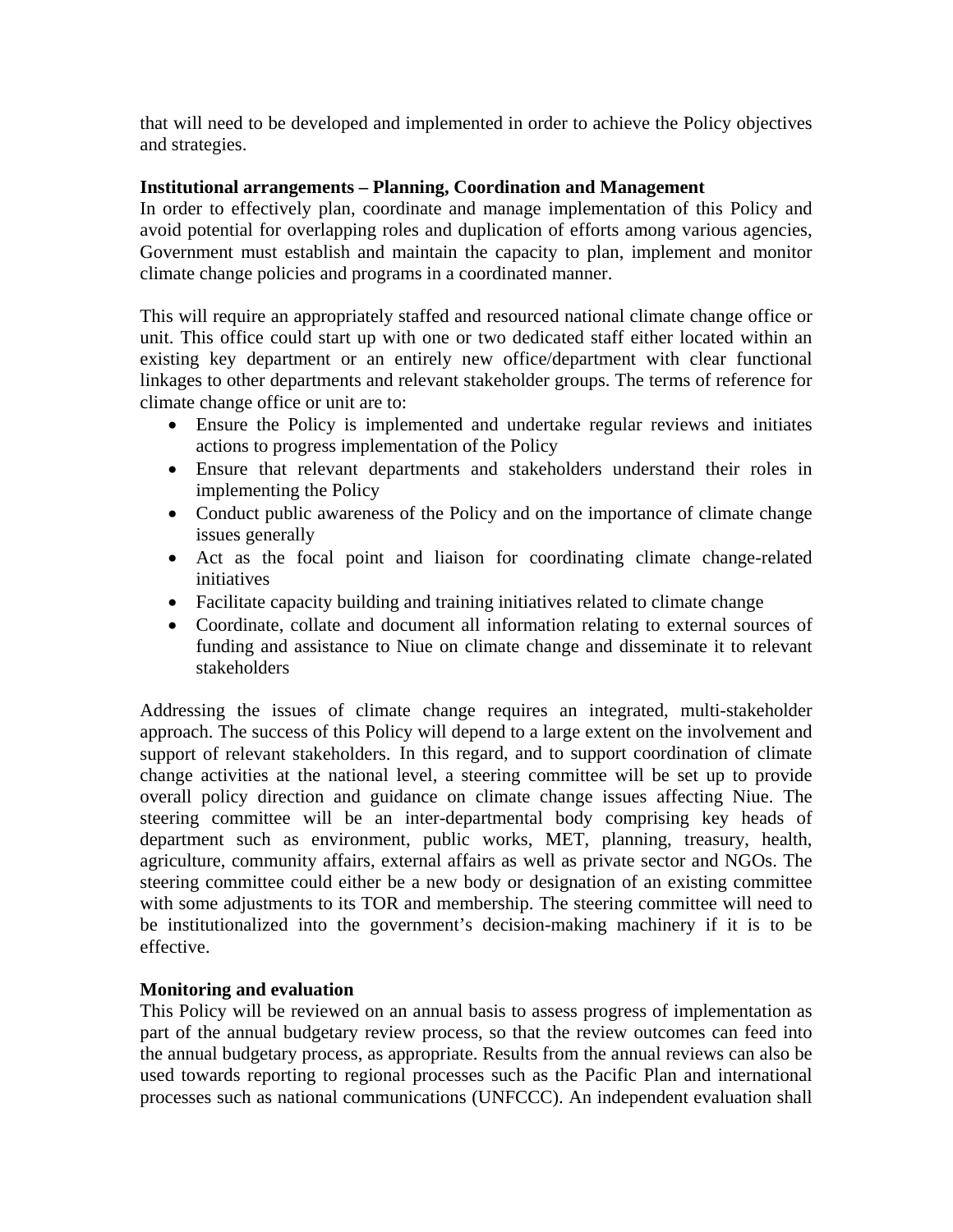be conducted every five years that shall coincide with the National Strategic Plan review process.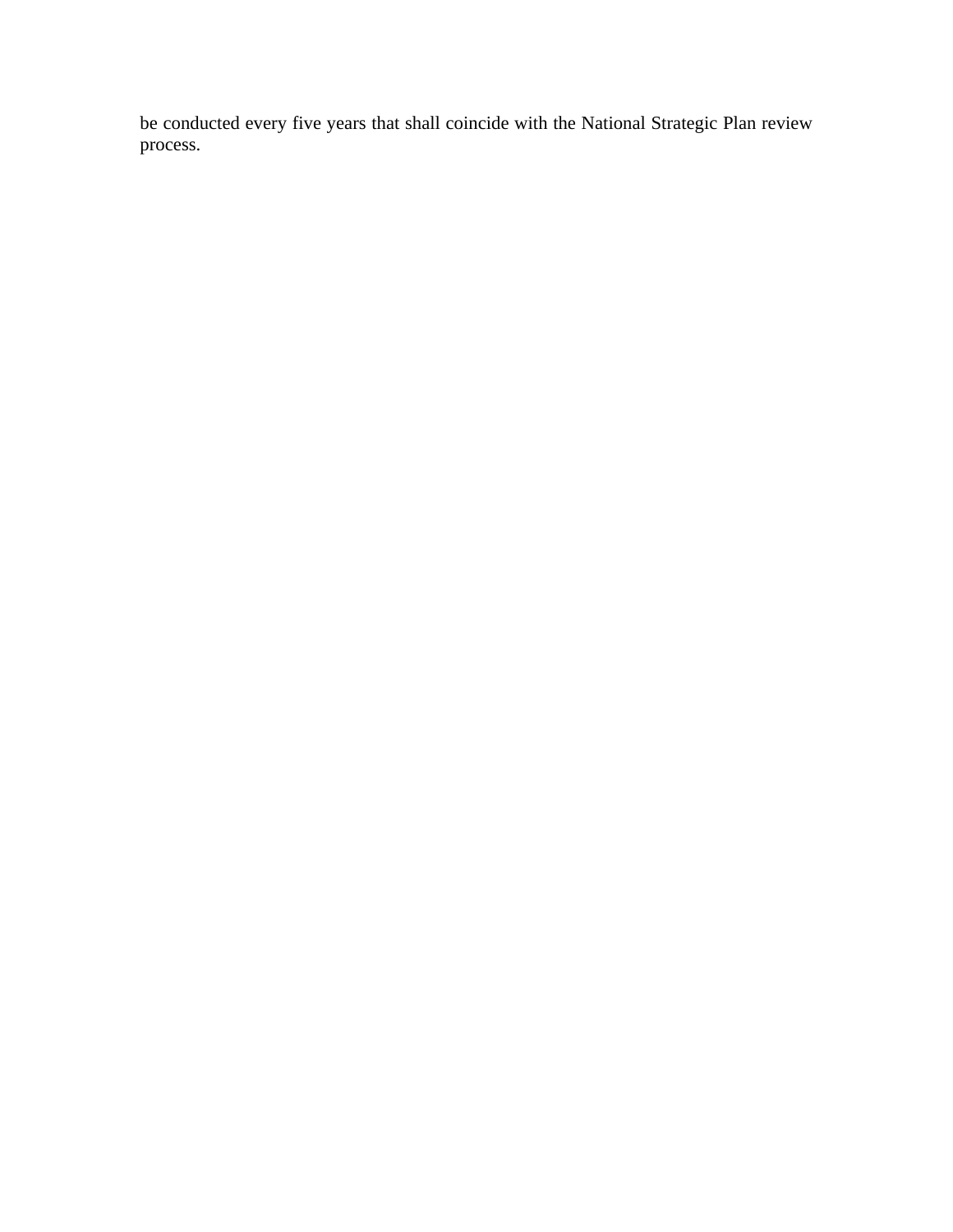#### **GLOSSARY**

**Adaptation:** the degree to which adjustments are possible in practices, processes, structures or systems in response to projected or actual changes in climate. Adaptation activities contribute to addressing the effects of climate change on terrestrial and aquatic ecosystems, hydrology and water resources management, agriculture and forestry, human infrastructure, and human health.

**Carbon dioxide:** a naturally occurring gas but also a product of burning fossil fuels and biomass, as well as land-use changes and other industrial processes. It is the principal anthropogenic gas that affects the earth's temperature.

**Clean Development Mechanism (CDM):** is an arrangement under the Kyoto Protocol allowing industrialized countries with a greenhouse gas reduction commitment (called Annex A countries) to invest in projects that reduce emissions in developing countries as an alternative to more expensive emission reductions in their own countries.

**Carbon Trading:** is a market based mechanism for helping mitigate the increase of CO2 in the atmosphere. Carbon trading markets bring buyers and sellers of carbon credits together with standardized rules of trade.

**Climate Change:** refers to any change in climate over time, whether due to natural variability or as a result of human activities (IPCC definition). This usage differs from that in the United Nations Framework Convention on Climate Change (UNFCCC), where climate change refers to a change of climate that is attributed directly or indirectly to human activity that alters the composition of the global atmosphere and that is in addition to natural climate variability observed over comparable time periods.

**Global Environment Facility (GEF):** an independent financial organization that provides grants to developing countries for projects that benefit the global environment and promote sustainable livelihoods in local communities.

**Greenhouse Effect:** a term used to describe the roles of water vapor, carbon dioxide, and other greenhouse gases in keeping the Earth's surface warmer that it would be in their absence. These gases allow shorter wavelengths of solar radiation to enter the atmosphere, but slow the escape of longer wavelength energy radiating from the Earth's surface.

**Greenhouse gases (GHGs):** can be defined as those gases which are relatively minor gaseous constituents of the atmosphere which, nevertheless, have a major effect on the Earth's radiative heat balance, therefore contributing to the greenhouse effect. They include: carbon dioxide (CO2), methane (CH4), nitrous oxide (N2O) and the chlorofluorocarbons (CFCs). Water vapor is also a major greenhouse gas.

**Global Warming:** is the increase in the average temperature of the Earth's near-surface air and oceans since the mid-20th century and its projected continuation. The earth's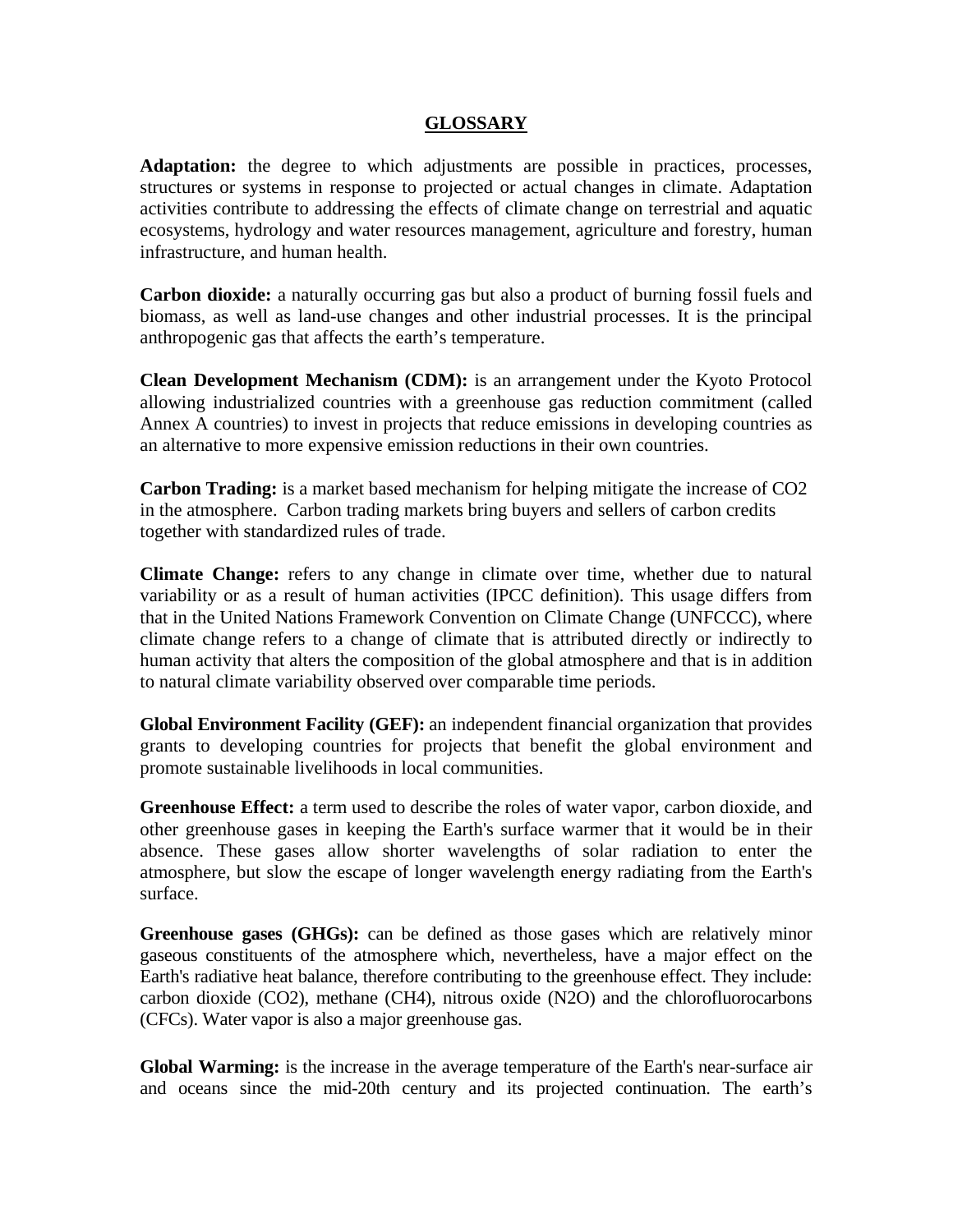temperature is being increased, in part, due to emissions of GHGs associated with human activities, such as burning fossil fuels, biomass burning, cement manufacture, cow and sheep rearing, deforestation and other land-use changes.

**International Panel on Climate Change (IPCC):** is an advisory gathering of climate scientists to the United Nations.The IPCC was established in 1988 by the World Meteorological Organization and the UN Environment Programme. It conducts rigorous surveys of the world-wide technical and scientific literature and publishes assessment reports that are widely recognized as the most credible existing sources of information on climate change.

**Integrated Water Resource Management (IWRM):** is a GEF funded integrated water project implemented in Niue by UNDP and UNEP in collaboration with SOPAC.

**Kyoto Protocol (KP):** is a protocol to the UNFCCC that establishes legally binding commitment for the reduction of four greenhouse gases (carbon dioxide, methane, nitrous oxide, sulphur hexafluoride) and two groups of gases hydroflurocarbons and perflurocarbons produced by developed countries.

**Mitigation:** involves taking action to reduce emissions of GHGs to slow the projected rate of anthropogenically induced climate.

**Niue National Strategic Plan (NNSP):** in this plan, Niue outlines its national development goals and specific strategies to achieve sustainable development.

**Pacific Adaptation to Climate Change (PACC):** is a GEF funded and UNDP/SPREP implemented project to support appropriate adaptation centric policies, demonstrate costeffective adaptation techniques in key sectors, and promote regional cooperation.

**Pacific Islands Greenhouse Gas Abatement Project (PIGARREP)**: is a GEF funded and UNDP/SPREP implemented project to reduce the growth rate of GHG emissions from fossil fuel use in the Pacific Island Countries.

**Reduced Emissions from Deforestation and Degradation (REDD):** is a methodology for avoiding the release of carbon dioxide emissions and, by using these forests as carbon sinks lessening future carbon dioxide emissions. It is estimated that 20% of the CO2 emitted into the atmosphere comes from deforestation and, as a major greenhouse gas, contributes significantly to global climate change.

**Resilience:** is the ability (or measure) of ecosystems, social systems and people to withstand the adverse effects of climate change related risks. This can be measured using various methods and approaches to V&A assessments.

**Smaller Island States (SIS):** is a sub grouping of Pacific small island countries under the Pacific Islands Forum.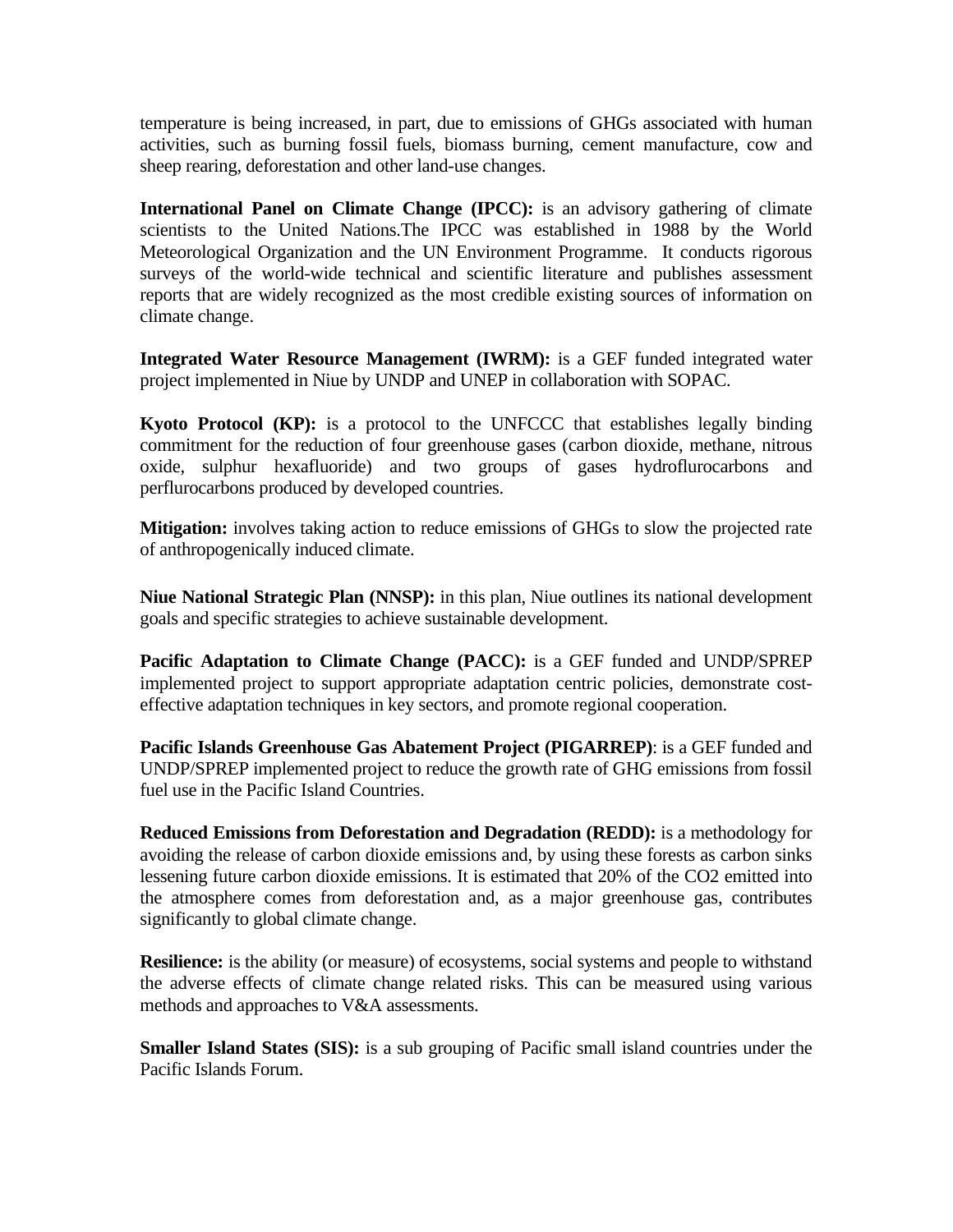**Vulnerability:** is the degree to which a system is susceptible to or unable to cope with, adverse effects of climate change, including climate variability and extremes. Vulnerability is the function of the character, magnitude, and rate of climate variation to which a system is exposed, its sensitivity, and its adaptive capacity.

**United Nations Framework Convention on Climate Change (UNFCCC):** is an international environmental treaty aimed at stabilizing greenhouse gas concentrations in the atmosphere at a level that would prevent dangerous anthropogenic interference with the climate system.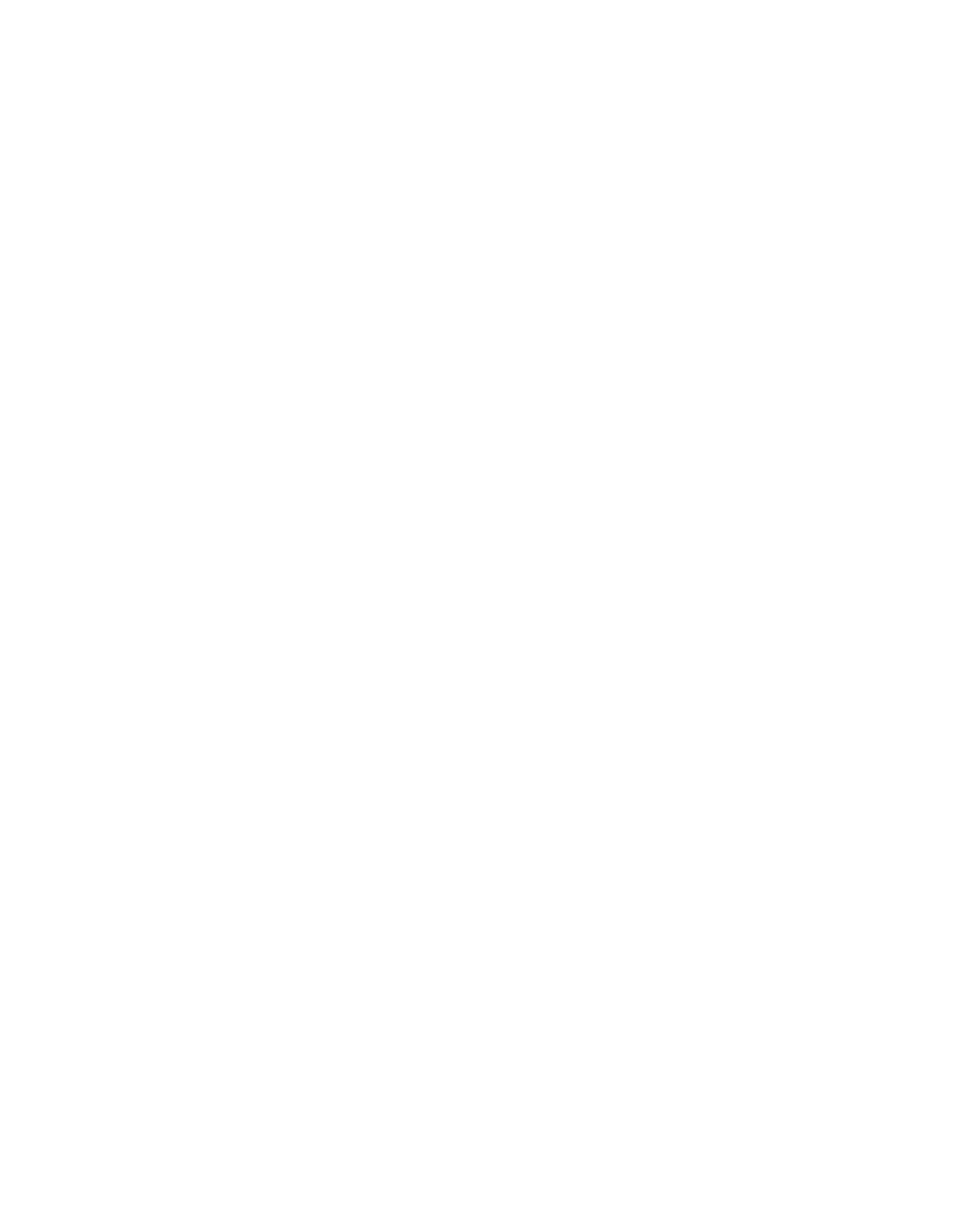#### **Annex 2**

**National Action Plan for Implementation of the Niue Climate Change Policy** 

#### **Draft Framework**

- **1. Vision Statement**
- **2. Goal**
- **3. Key Issues**
- **4. Objectives**
- **5. Strategies**
- **6. Activities / initiatives**
- **7. Targets / indicators**
- estimated costs for activities
- timelines for implementation
- lead agency

#### **Tasks / next steps:**

- 1. Obtain formal approval by Niue government of the National Climate Change Policy (mid Sept 09)
- 2. Consult relevant stakeholders to obtain inputs to the NAP using suggested NAP framework (Sept – Oct)
- 3. Submit to SPREP/SOPAC draft inputs on NAP for further refinements, as  $n$ ecessary  $(Oct - Nov)$
- 4. Mobilize SPREP/SOPAC field visit to Niue  $(1<sup>st</sup> week Nov or Dec)$
- 5. Conduct in-country consultation and workshop to finalize NAP  $(1<sup>st</sup> week Nov or Dec)$
- 6. Seek final approval of NAP by government and printing/publication of NAP (end Dec)

Sample NAP framework below: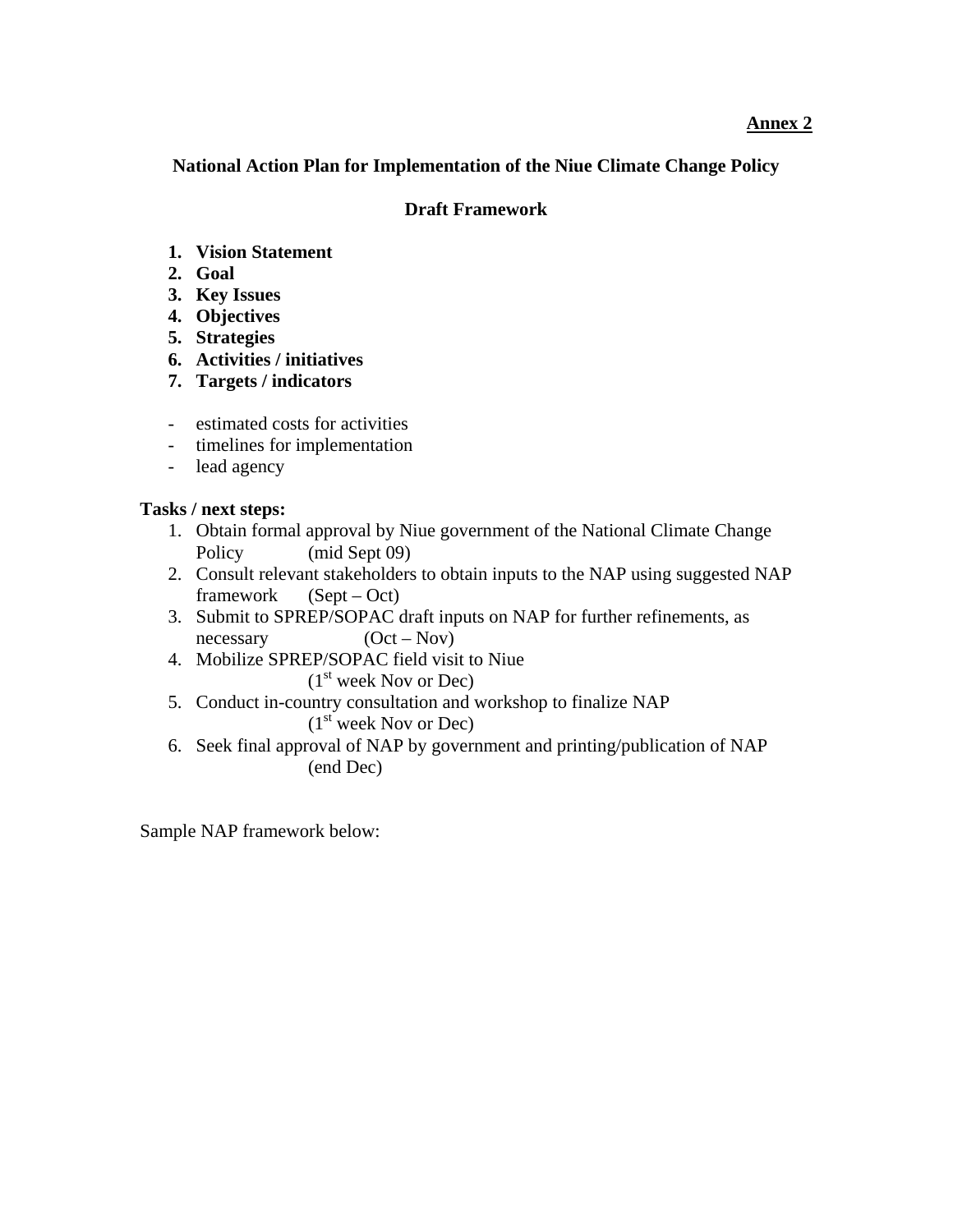#### **Key Issues:**

- Niue highly vulnerable to effects of climate change such as cyclones and droughts
- Quantity and quality of fresh water reservoir highly susceptible to droughts
- $\bullet$  $\bullet$

#### **Objective Three: Adaptation**

To develop effective adaptation responses and enhance adaptive capacity in order to protect livelihoods, natural resources and assets, and vulnerable areas to the impacts of climate change to all sectors

| <b>Strategy</b>                                                                                                                                                                                                                                                                                                                                                                                                                                                     | <b>Activities</b>                                                                                                                                                                                                                                                                                                                                              | <b>Timeline</b>   | Cost | Lead                   |
|---------------------------------------------------------------------------------------------------------------------------------------------------------------------------------------------------------------------------------------------------------------------------------------------------------------------------------------------------------------------------------------------------------------------------------------------------------------------|----------------------------------------------------------------------------------------------------------------------------------------------------------------------------------------------------------------------------------------------------------------------------------------------------------------------------------------------------------------|-------------------|------|------------------------|
|                                                                                                                                                                                                                                                                                                                                                                                                                                                                     |                                                                                                                                                                                                                                                                                                                                                                |                   |      | <b>Agency</b>          |
| 3.1 Identify vulnerable areas and<br>sectors and develop and<br>implement adaptation options<br>that are appropriate and cost-<br>effective to reduce<br>vulnerabilities. These sectors<br>include water, energy,<br>infrastructure, tourism, natural<br>ecosystems, agriculture,<br>fisheries, forestry and health<br><b>Targets / Indicators:</b><br>At least two adaptation<br>measures implemented<br>in each of the key<br>sectors identified above<br>by 2013 | For water sector:<br>3.1.1. Develop<br>guidelines for design<br>of water storage<br>systems to enhance<br>resilience to drought<br>events (PACC)<br>3.1.2 Demonstrate<br>water storage systems<br>(PACC)<br>3.1.3 Improve land<br>management in bore-<br>hole catchment zone<br>of Alofi well-field to<br>protect public water<br>supply and quality<br>(IWRM) | $2009 -$<br>20012 |      | Environment<br>and PWD |
|                                                                                                                                                                                                                                                                                                                                                                                                                                                                     |                                                                                                                                                                                                                                                                                                                                                                |                   |      |                        |
|                                                                                                                                                                                                                                                                                                                                                                                                                                                                     |                                                                                                                                                                                                                                                                                                                                                                |                   |      |                        |
|                                                                                                                                                                                                                                                                                                                                                                                                                                                                     |                                                                                                                                                                                                                                                                                                                                                                |                   |      |                        |
|                                                                                                                                                                                                                                                                                                                                                                                                                                                                     |                                                                                                                                                                                                                                                                                                                                                                |                   |      |                        |
|                                                                                                                                                                                                                                                                                                                                                                                                                                                                     |                                                                                                                                                                                                                                                                                                                                                                |                   |      |                        |
|                                                                                                                                                                                                                                                                                                                                                                                                                                                                     |                                                                                                                                                                                                                                                                                                                                                                |                   |      |                        |
|                                                                                                                                                                                                                                                                                                                                                                                                                                                                     |                                                                                                                                                                                                                                                                                                                                                                |                   |      |                        |
| <b>Key Issues:</b>                                                                                                                                                                                                                                                                                                                                                                                                                                                  |                                                                                                                                                                                                                                                                                                                                                                |                   |      |                        |

#### **Key Issues:**

- Heavy reliance on costly fossil fuel energy supplies
- $\bullet$  $\bullet$

#### **Objective Three: Mitigation**

To mitigate the causes of climate change and implement effective mitigation measures to reduce greenhouse gas emissions